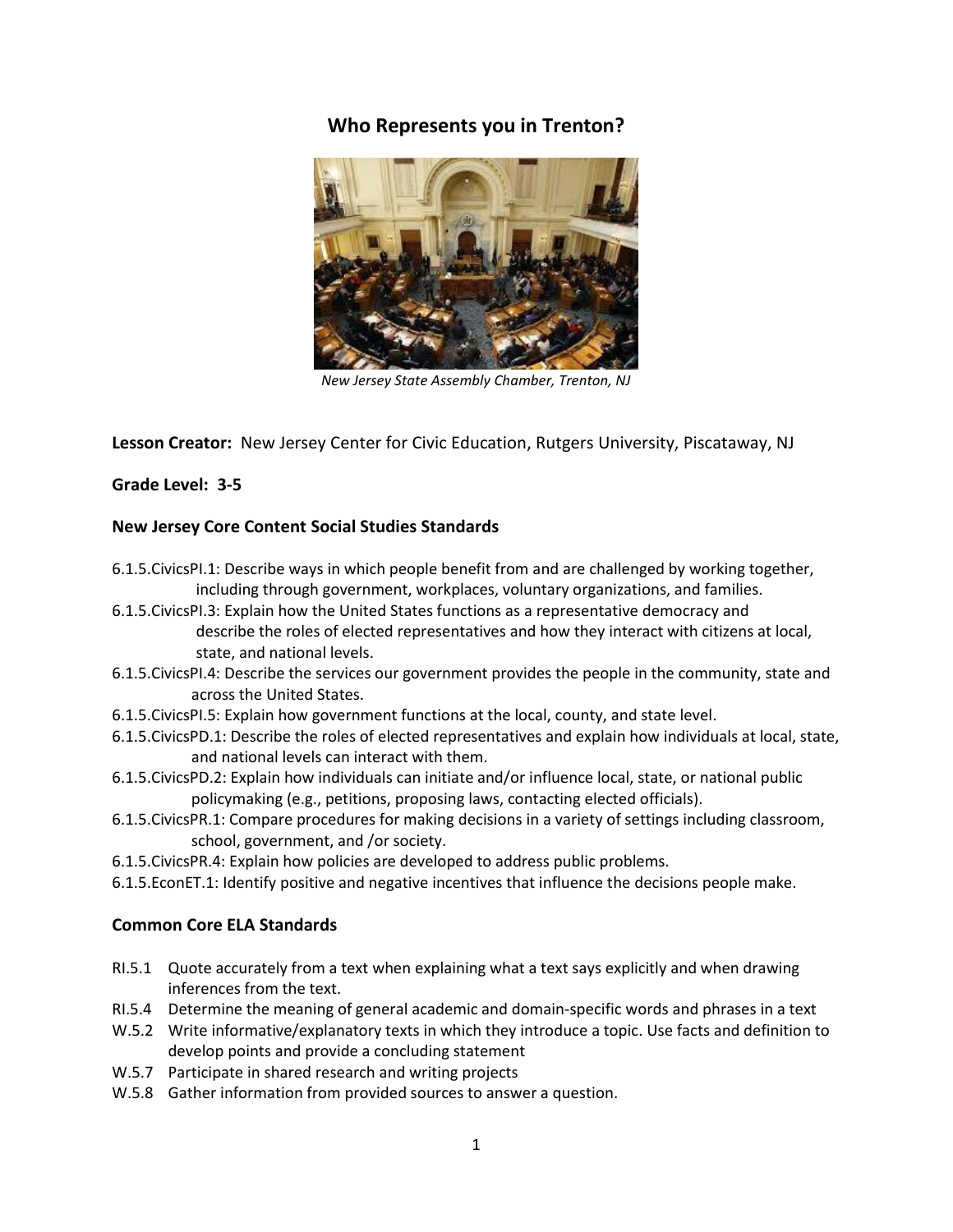- SL.5.1 Engage effectively in a range of collaborative discussions, building on others' ideas and expressing their own clearly
- SL5.2 Summarize a written text read aloud or information presented in diverse media

# **Objectives:** Student will be able to

- Explain what legislatures do
- Compare and contrast legislative and executive functions
- Explain how a bill becomes a law
- Identify the requirements for being a member of the New Jersey State legislature
- Identify their State Legislative District and their representatives in the State Legislature
- Describe how individuals can influence public policy and develop an action plan to have a piece of legislation become law

# **Essential Questions/Focus Questions**

- What does the New Jersey State Legislatures do?
- How does a bill become a law?
- How can individuals influence public policy?

#### **What does the Legislature do?**

The legislature is the branch of government that makes new laws and changes old ones. The New Jersey State Legislature consists of two Houses: a 40-member Senate and an 80-member General Assembly. The Senate and Assembly chambers are located in the State House in Trenton.

The New Jersey Legislature has the power to enact laws by a majority vote of both houses, subject to a veto by the governor. A veto may be overridden by the Legislature if there is a two-thirds majority vote in each House to override the governor's veto.

The New Jersey State Legislature makes laws only for the state of New Jersey, while the U.S. Congress creates laws for all fifty states.

**Activity 1:** Find the definition for "legislate" in a dictionary or online. *To "legislate" is "to make or enact laws" or "to put in force or cause to be by legal authority.* Compare the authority to "legislate" with the authority held by the president and the governor as the chief executive to execute or carry out the laws. How are the roles different? How and why must the executive (the governor) and the legislature work together?

# **What are the requirements to be a member of the New Jersey Legislature?**

A State Senator must be at least 30 years old, and must have lived in New Jersey for at least four years.

A member of the General Assembly must be at least 21 years old and must have lived in the state for at least two years.

All legislators must live in the legislative districts they represent for at least one year before the election.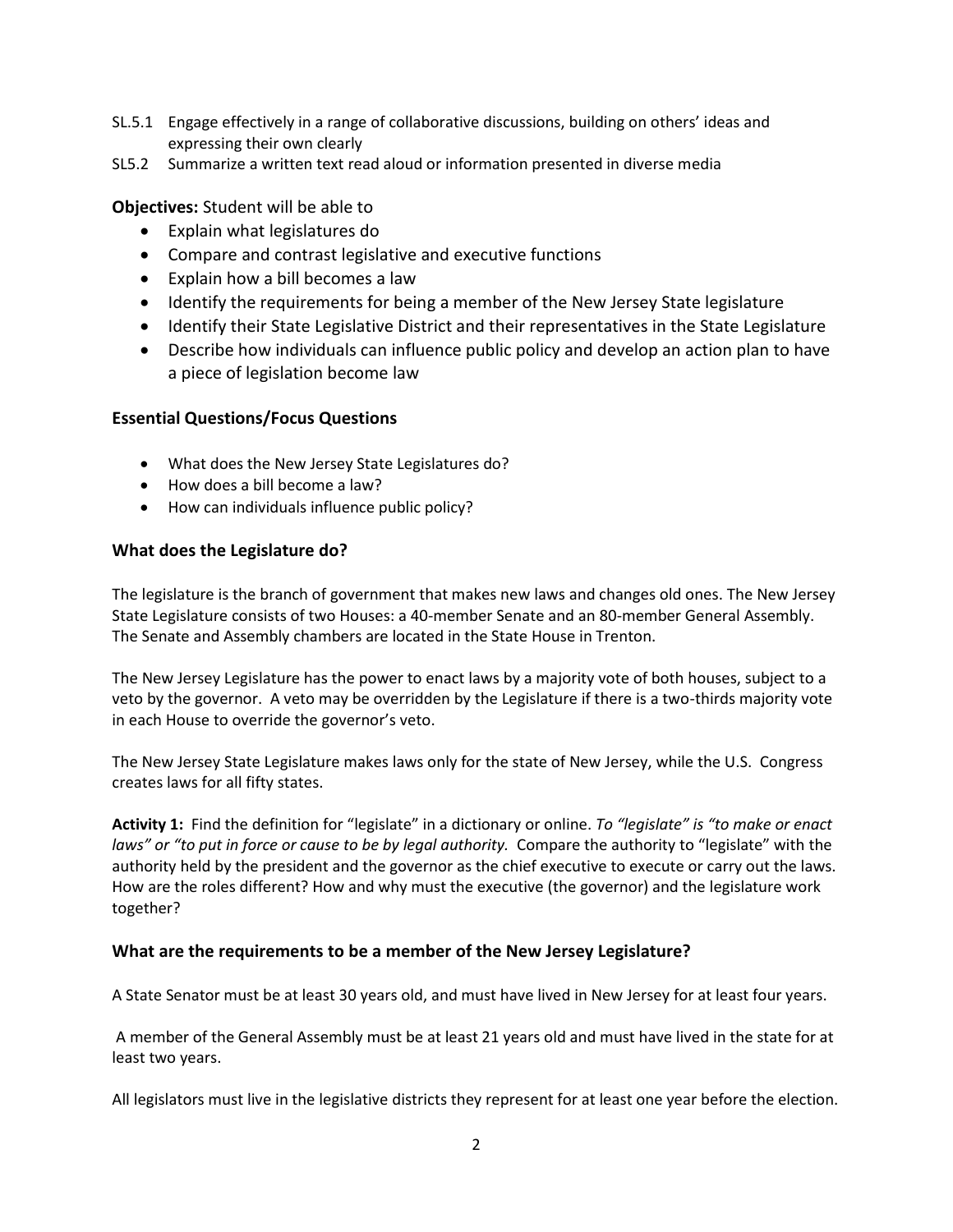While legislators spend a considerable amount of their time on legislative matters, service in the Legislature is considered to be part-time, and most legislators also hold other employment.

The voters in each district elect one Senator and two members of the General Assembly. Legislative elections are held in November of each odd-numbered year. Members of the Assembly serve two-year terms. Senators serve four-year terms.

**Activity 2:** Find the provisions in the New Jersey State Constitution that provide the authority for the Legislature and describe the requirements to be a member of the New Jersey State Legislature. Complete the chart, Handout I.

#### A completed chart: **Where does the Legislature gets its authority?**

| Separation of powers into<br>executive, legislative and judicial | Art. III, Sec. 1        | The powers of the government<br>shall be divided among three<br>distinct branches, the legislative,<br>executive, and judicial. No<br>person or persons belonging to<br>or constituting one branch shall<br>exercise any of the powers<br>properly belonging to either of<br>the others, except as expressly<br>provided in this Constitution. |
|------------------------------------------------------------------|-------------------------|------------------------------------------------------------------------------------------------------------------------------------------------------------------------------------------------------------------------------------------------------------------------------------------------------------------------------------------------|
| Legislative powers in the Senate<br>and General Assembly         | Art IV, Sec. 1, para. 1 | The legislative power shall be<br>vested in a Senate and General<br>Assembly.                                                                                                                                                                                                                                                                  |
| Requirements to be a member of<br>the State Senate               | Art IV, Sec. 1, para. 2 | No person shall be a member of<br>the Senate who shall not have<br>attained the age of thirty years,<br>and have been a citizen and<br>resident of the State for four<br>years, and of the district for<br>which he shall be elected one<br>year, next before his election.                                                                    |
| Requirements to be a member of<br>the General Assembly           | Art IV, Sec. 1, para. 2 | No person shall be a member of<br>the General Assembly who shall<br>not have attained the age of<br>twenty-one years and have been<br>a citizen and resident of the<br>State for two years, and of the<br>district for which he shall be<br>elected one year, next before his<br>election.                                                     |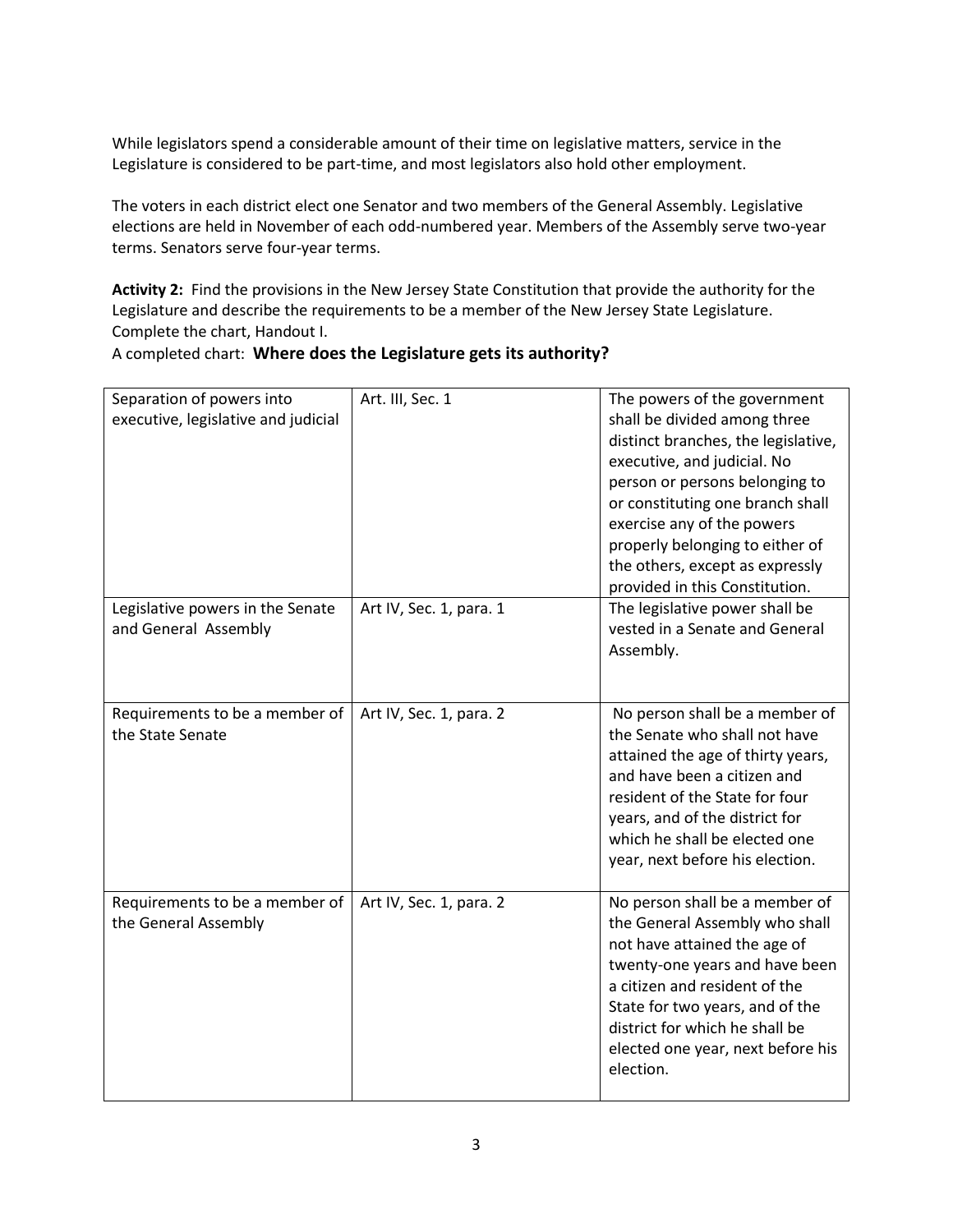| Composition of the Senate                     | Art. IV, Sec. 2, para. 1 | The Senate shall be composed of<br>forty senators                                                                                                                                                                                                                                                                                                                                                                                                                                                                                                                                                                                                                                                                                                                                                                                         |
|-----------------------------------------------|--------------------------|-------------------------------------------------------------------------------------------------------------------------------------------------------------------------------------------------------------------------------------------------------------------------------------------------------------------------------------------------------------------------------------------------------------------------------------------------------------------------------------------------------------------------------------------------------------------------------------------------------------------------------------------------------------------------------------------------------------------------------------------------------------------------------------------------------------------------------------------|
| <b>Composition of the General</b><br>Assembly | Art. IV, Sec. 2, para. 3 | The General Assembly shall be<br>composed of eighty members.                                                                                                                                                                                                                                                                                                                                                                                                                                                                                                                                                                                                                                                                                                                                                                              |
| How a bill becomes a law                      | Art. IV, Sec. 4, para. 6 | No bill or joint resolution shall<br>pass, unless there shall be a<br>majority of all the members of<br>each body personally present<br>and agreeing thereto,                                                                                                                                                                                                                                                                                                                                                                                                                                                                                                                                                                                                                                                                             |
| Overriding a veto by the<br>governor          | Art. V, Sec. 1, para. 14 | (a) When a bill has finally passed<br>both houses, the house in which<br>final action was taken to<br>complete its passage shall cause<br>it to be presented to the<br>Governor before the close of the<br>calendar day next following the<br>date of the session at which such<br>final action was taken.<br>(b) A passed bill presented to<br>the Governor shall become law:<br>(1) if the Governor approves<br>and signs it within the period<br>allowed for his consideration; or,<br>(2) if the Governor does not<br>return it to the house of origin,<br>with a statement of his<br>objections, before the expiration<br>of the period allowed for his<br>consideration; or,<br>(3) if, upon reconsideration of<br>a bill objected to by the<br>Governor, two-thirds of all the<br>members of each house agree to<br>pass the bill. |

#### **How are the legislative districts determined?**

New Jersey is divided into 40 legislative districts (See Handout 2: New Jersey Legislative Districts). The people of each district elect one Senator and two General Assembly members. Each district has about the same number of people in it, so each legislator represents about the same number of people.

New boundary lines for the districts are drawn every ten years after an official count or census has been taken of the people and where they live. The shapes of the districts may be changed to show changes in the population. City districts are usually small because more people live in a small area. Suburban and rural legislative districts may be very large, which shows that the people live farther apart.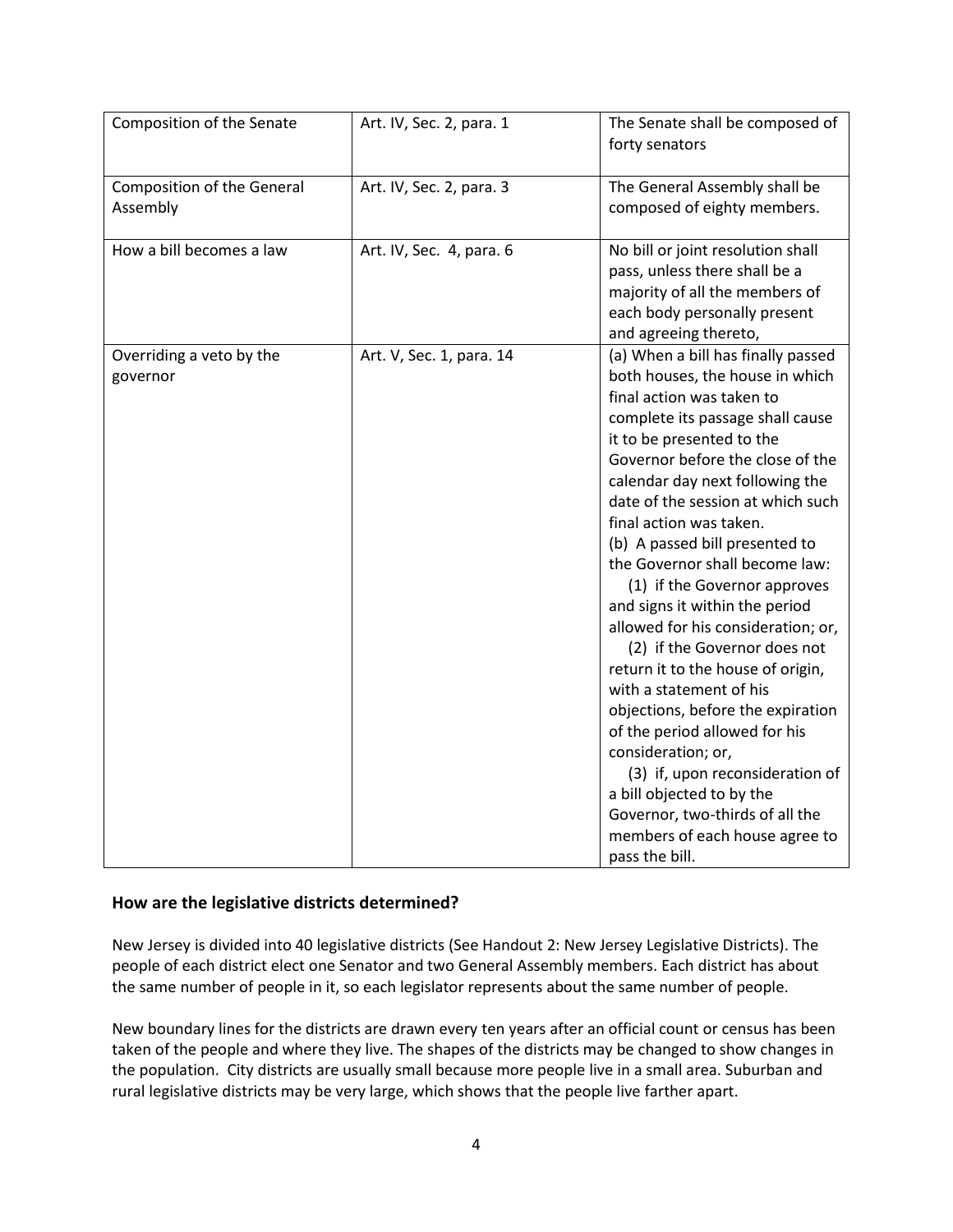Until 1966, State Senators had been elected on a county basis, even though this had resulted in much greater representation for more rural counties than the urbanized counties. Following the U.S. Supreme Court's decision in *Reynolds v. Simms* (1964), a constitutional convention in New Jersey amended the State Constitution to meet the requirement of "one person, one vote" by requiring members of the State Senate as well as members of the General Assembly to be elected from legislative districts with similar populations.

**Activity 3:** Go to the Municipalities Index at<http://www.njleg.state.nj.us/districts/municipalities.asp> and find your legislative district.

#### **Who represents you in the New Jersey Legislature?**

**Activity 4:** Go to the district map of the New Jersey legislature at <http://www.njleg.state.nj.us/districts/njmap210.html> and click on your district number to find out who represents you in Trenton.

#### **How does a bill become a law in New Jersey?**

**Activity 5:** Go t[o http://www.njleg.state.nj.us/legislativepub/legprocess.asp](http://www.njleg.state.nj.us/legislativepub/legprocess.asp) and/or [2017Insidepage\\_LegProcside2.qxd \(njstatehousetours.org\)](https://njstatehousetours.org/tour/wp-content/uploads/2017/12/2017Insidepage_LegProcside2.pdf) to review the process for a bill becoming a law in New Jersey. Students compare the process of how a bill becomes a law in New Jersey with the process at the national level (which is very similar) and draw a diagram demonstrating how a bill becomes a law.

#### **How can you influence the developments of laws in New Jersey?**

**Activity 6:** Students select a bill currently before the New Jersey Legislature or identify an issue that they would like the New Jersey legislature to address and hold a mock legislative hearing and/or a mock legislative debate about the issue.

Legislative Hearings are held by committees of the U.S. Congress, the New Jersey State Legislature and other legislative bodies to gather information from witnesses testifying about issues of public concern. Role-playing a legislative hearing gives students an opportunity to better understand the purpose and procedures of such hearing as well as the role of committee members. It also helps students to gain experience in clarifying information, interests and values associated with the subject being discussed. See Handout 3 for directions on conducting a mock legislative hearing.

Legislative Debates are what happens on the floor of the U.S. Congress, the New Jersey State Legislature or other legislative bodies as they discuss and make a decision about legislation. Roleplaying a mock legislative debate enables students to understand the process of making laws. See Handout 4 for directions on conducting a mock legislative debate.

Invite one of your members of the New Jersey legislature to visit your class.

#### **Assessment**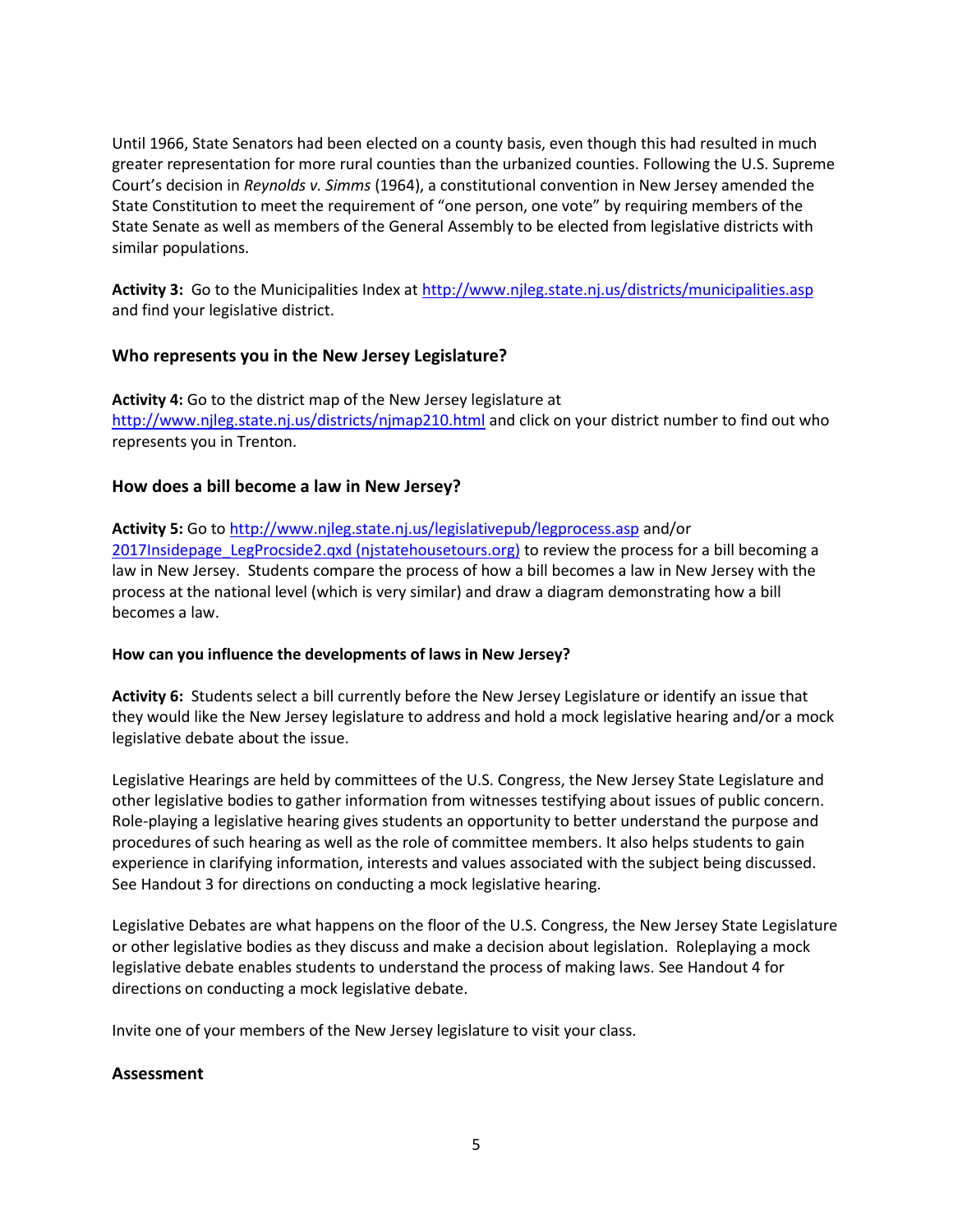Write a short essay comparing the process of making change at the state and national levels and the impact of the policy decisions made at each level.

#### **Extension:**

Go to [https://njstatehousetours.org/tour/wp-content/uploads/2018/02/Actbook\\_English.pdf](https://njstatehousetours.org/tour/wp-content/uploads/2018/02/Actbook_English.pdf) for a variety of activities and games for kids in the New Jersey State House Activity book.

**Visit the State House and take a State House tour** with the Office of Legislative Services. Trained staff and volunteers provide tours and programs that match school curriculum and bring the lessons of the classroom to life in our State's capitol. For additional information go to [http://www.njleg.state.nj.us/legislativepub/visiting\\_teacher\\_guide.asp.](http://www.njleg.state.nj.us/legislativepub/visiting_teacher_guide.asp) To schedule a visit or ask a question, call the Tour Office at 609-847-3150. Eagleton Institute offers **State House Express** awards of up to \$500 to eligible teachers to help pay for bus rental costs to take classes on field trips to the State House in Trenton for special guided tours and first-hand examination of the legislature's role on our system of representative democracy. Visit<https://cypp.rutgers.edu/for-educators/state-house-express/> for application details and teacher resources.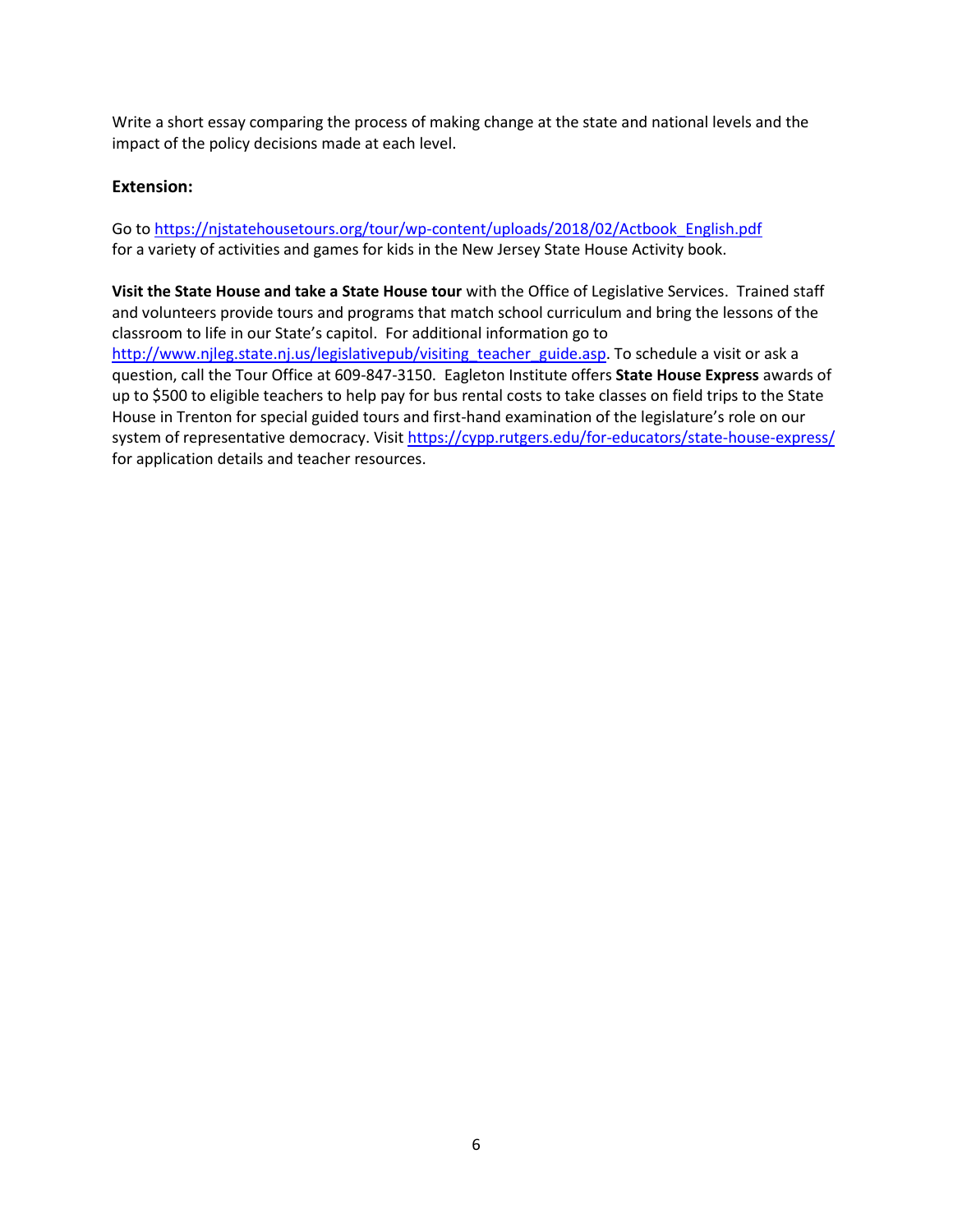# **Where does the Legislature gets its authority?**

| Separation of powers into<br>executive, legislative and judicial | Art. III, Sec. 1         |  |
|------------------------------------------------------------------|--------------------------|--|
| Legislative powers in the Senate<br>and General Assembly         | Art IV, Sec. 1, para. 1  |  |
| Requirements to be a member of<br>the State Senate               | Art IV, Sec. 1, para. 2  |  |
| Requirements to be a member of                                   | Art IV, Sec. 1, para. 2  |  |
| the General Assembly                                             |                          |  |
| Composition of the Senate                                        | Art. IV, Sec. 2, para. 1 |  |
| <b>Composition of the General</b><br>Assembly                    | Art. IV, Sec. 2, para. 3 |  |
| How a bill becomes a law                                         | Art. IV, Sec. 4, para. 6 |  |
| Overriding a veto by the<br>governor                             | Art. V, Sec. 1, para. 14 |  |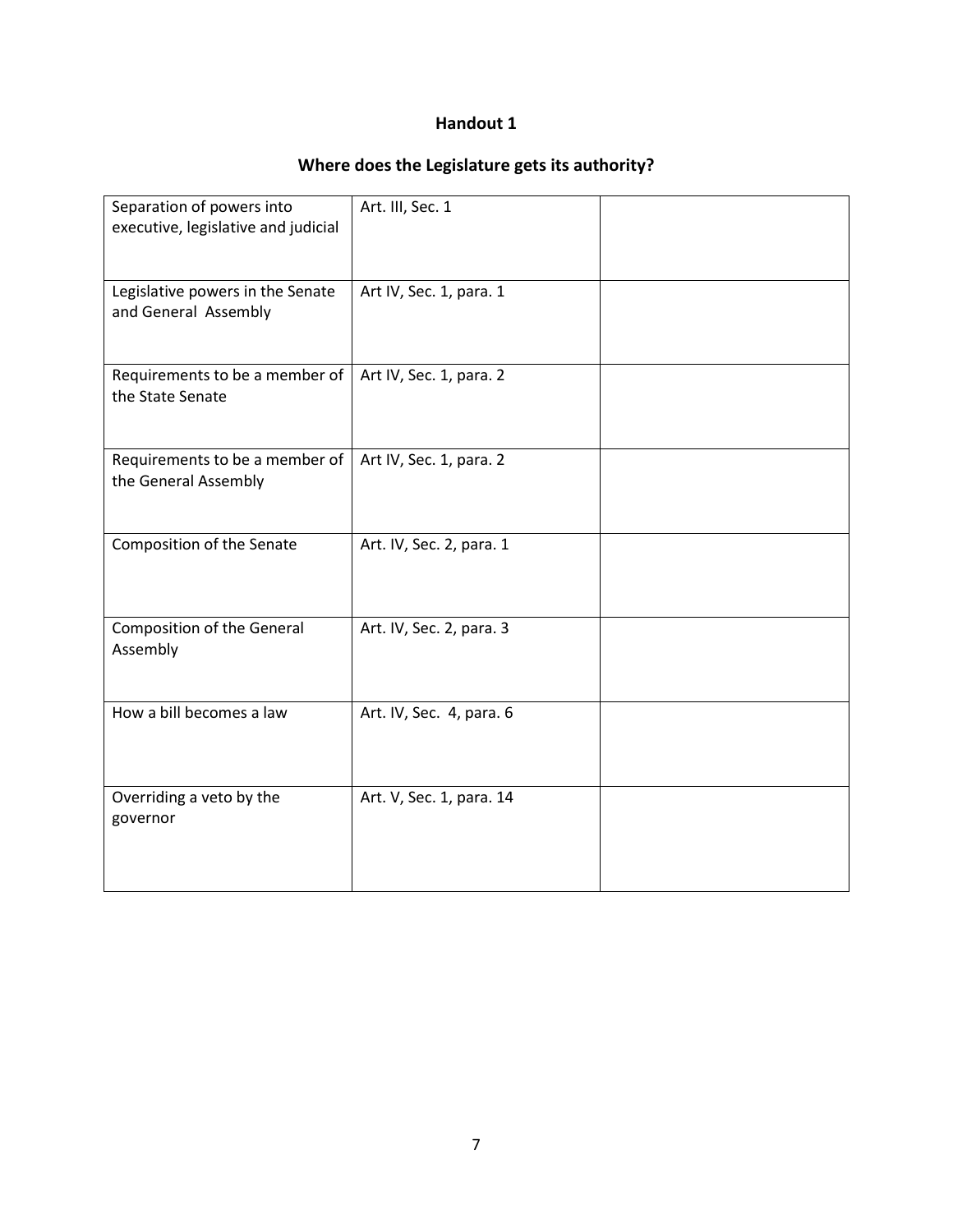# **New Jersey Legislative Districts (2011)**

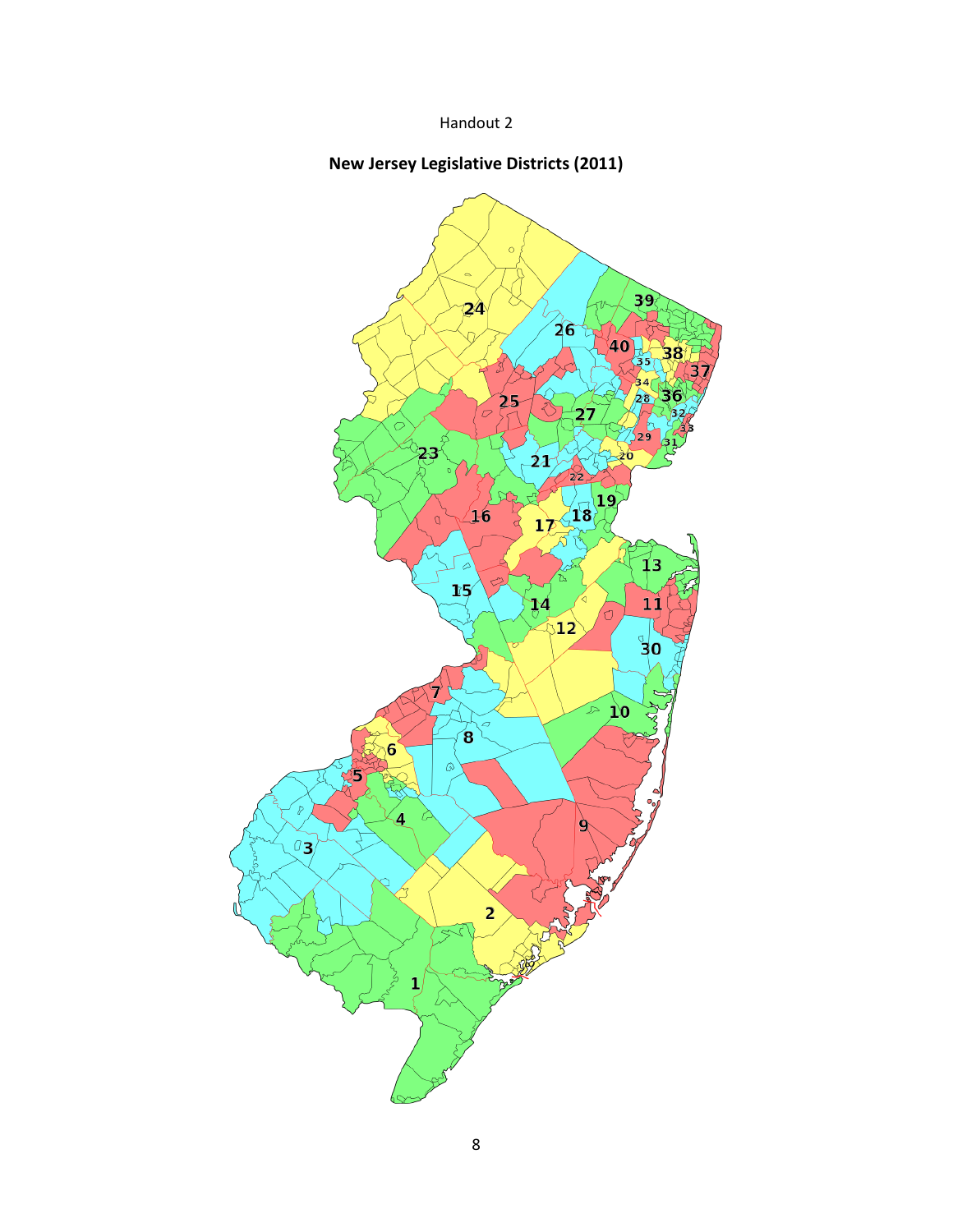# **Mock Legislative Hearings**

- **1. Clarify topics**. Help students understand the topic of the legislative hearing. The topics are clearly identified in the lessons in the student text and in this edition. You also will want to ensure that student's understand the role of committees in the legislative process.
- **2. Contact resource person**. Invite a local legislator, representative of local groups or chapters of a national organization to serve as resource people on the topic of the hearing.
- **3. Assign Roles**. Explain to participants the purpose of a legislative hearing and assign the appropriate roles:
	- a. **Legislators**. Six legislators in a practical number for a committee, but the number may vary according to class needs. Designate one legislator as the chairperson to preside over the hearing.
	- b. **Witnesses.** The number and nature of the witnesses depend o the topic being discussed. The specific roles described in the lessons and in this edition are designed to present differing points of view on the topic.
	- c. **Recorder**. This role is optional. This person will keep a record of the proceedings and present a review or summary of any recommendations that may emerge during the discussions.
	- d. **Newspaper reporters**. This role is optional. But is useful in helping students gain insights on the function of the press in the democratic process. Select student's to represent newspaper with varying perspectives. Ask them to interview legislators and witnesses, to observe the proceedings, and to write brief articles or editorials about the topic. They should share and discuss their work with the class.
- **4. Prepare presentations. Prepare presentations.** Allow time for participants to prepare for the legislative hearing in accordance with their assigned roles.
	- a. Legislators should identify the key issue(s) and prepare questions to ask each witness.
	- b. Witnesses should define their position on the issue(s), prepare and opening statement, anticipate question from the legislators, and formulate possible responses
	- c. Witnesses may wish to discuss similarities in positions with other witnesses.
	- d. When appropriate, have a resource person work with the student or allow students to contact outside resources for assistance in preparing their position on an issue.
- **5. Arrange the classroom.** Set up the classroom to resemble a legislative chamber. Include a table for the legislators, a desk for the recorder, and a desk or table for the witnesses. Provide a gavel and name plates with the students' names and their roles. You may want to arrange the use of a hearing or committee room of a local legislative body.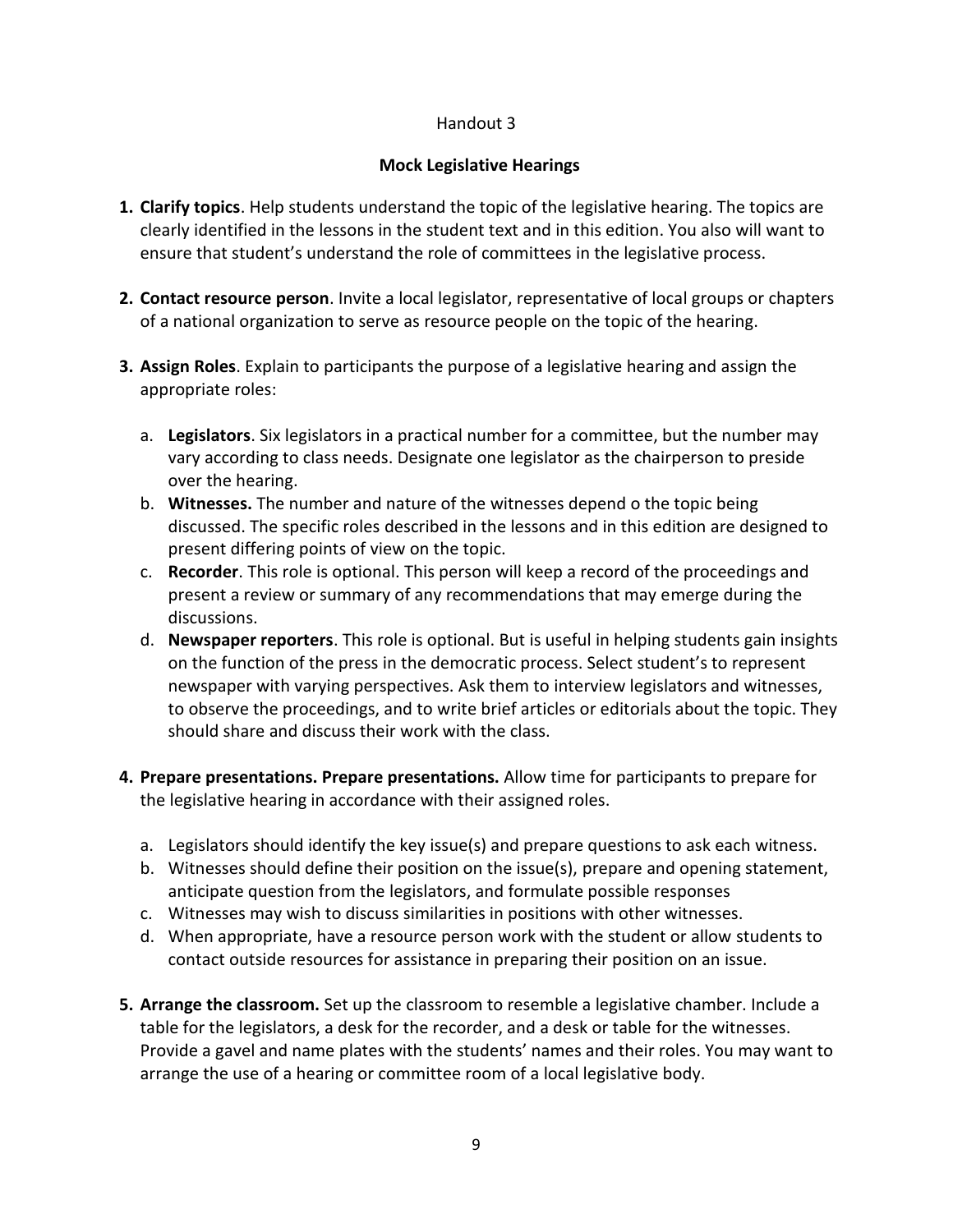- **6. Conduct the hearing.** The following procedures should be used to conduct this activity:
	- a. The committee chairpersons call the hearing to order; announces the purpose of the hearing and the order in which the witnesses will be called to testify.
	- b. The chairperson calls each witness. The witness makes an opening statement. Followed by questions from members of the committee. You may want to establish time limits, usually three to four minutes for openings and five to six minutes for question from the legislators. Appoint a timekeeper to enforce time limitations.
	- c. The chairperson is the first to question the witness, followed by the other members of the committee. A committee member may interrupt to ask a question or make a comment any time during the proceedings.
	- d. After the witnesses have been heard, the legislators review the testimony. Discuss the issue(s) and make recommendations on what their next step(s) will be.
- **7. Debrief the activity.** Debriefing questions vary according to the topic. Begin by having the legislators announce their decision. Discuss the facts and arguments presented on the topic and evaluate the strengths and weaknesses of the positions taken. Ask students to evaluate their experience with the hearing process itself. Conclude the debriefing by having students discuss the effectiveness of this activity as a tool for learning, including how well they performed their role in it. If a resource person assisted with the activity, that person should be included in the concluding discussion.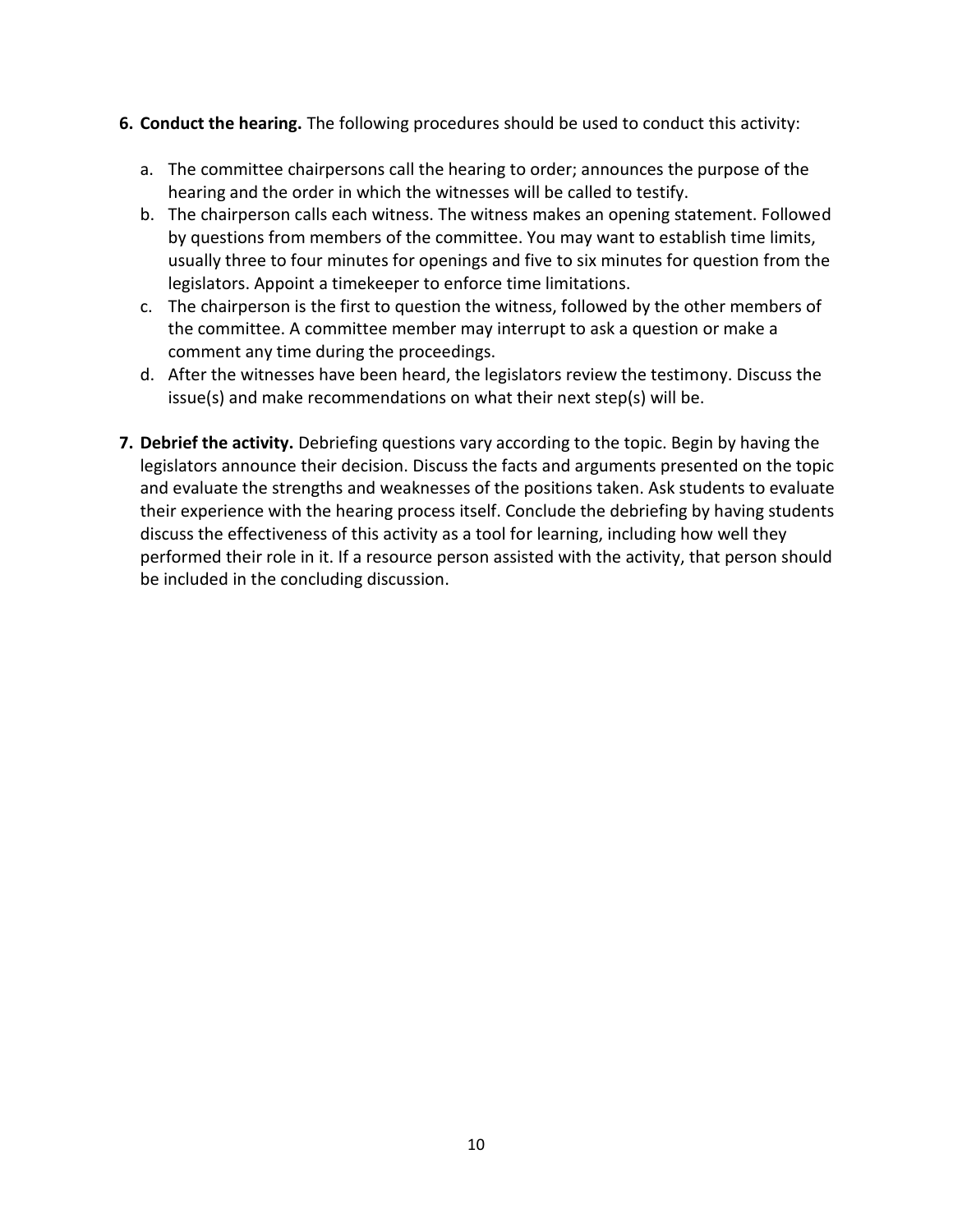# **Mock Legislative Debates**

- **1. Clarify topics**. Help students understand the topic of the legislative debate. The topics are clearly identified in the lessons in the student text and in this edition. You also will want to ensure that student's understand the process whereby bills are enacted into law.
- **2. Contact resource persons.** Contact state and national legislators or their staff assistants to help serve as resource persons.
- **3. Assign roles.** Consider the entire class as the legislative body with a student or the teacher assuming the role of the presiding officer Legislators may then be assigned to groups representing various positons on the issue. Groups are clearly identified in the student text and in this edition. You also may want to assign a recorder responsible for tracking key points of discussion during the debate.
- **4. Prepare presentations.** Allow time for participants to prepare for the legislative hearing in accordance with their assigned roles.

Each group should select a spokesperson and a recorder and then proceed to follow the directions given in the lesson. Subtends should analyze and evaluate the issue before developing their positions. In some cases, they will be asked to offer amendments to the bills already given in the lesson. In others, they may write a proposed bill designed to alleviate problems raised by the issue.

As each group completes its amendment or proposed bill, the spokesperson reports to the presiding officer asking that the bill be placed on the agenda. Bills should be placed on the agenda in the order in which they are received. Students may wish to discuss any similarities in their proposed amendments or bills with other groups to predetermine whether they can unite behind a common proposal.

- **5. Arrange the classroom.** Set up the classroom to resemble a legislative chamber. Include a table for the legislators, a desk for the recorder, and a desk or table for the witnesses. Provide a gavel and name plates with the students' names and their roles. You may want to arrange the use of a hearing or committee room of a local legislative body.
- **6. Conduct the legislative debate.** Time limits for the various steps in legislative debates should be decided ahead of time. The presiding officer should be empowered to cut off